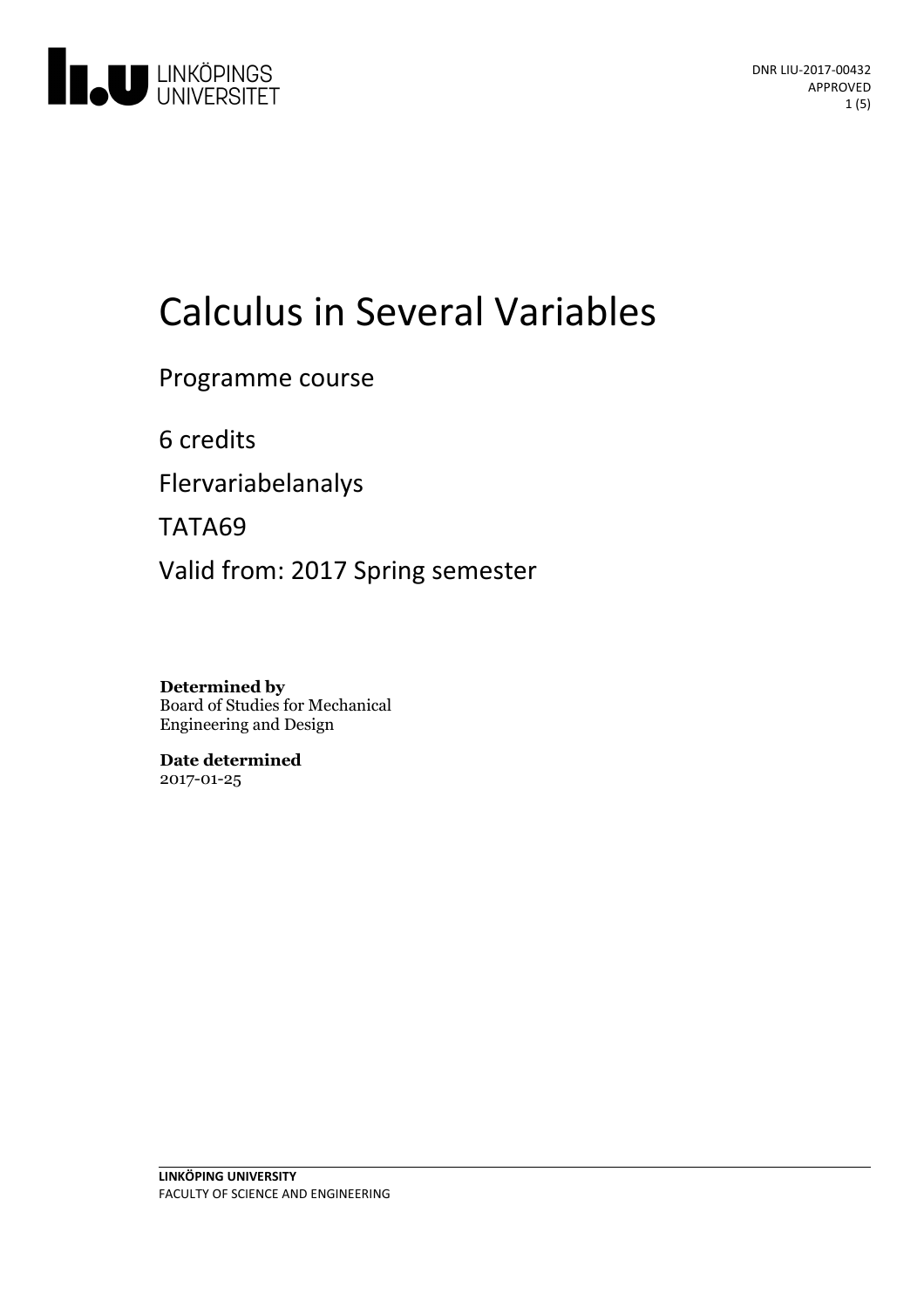## Main field of study

Mathematics, Applied Mathematics

Course level

First cycle

## Advancement level

 $G_1X$ 

## Course offered for

- Design and Product Development, M Sc in Engineering
- Energy-Environment-Management M Sc in Engineering
- Mechanical Engineering, M Sc in Engineering
- Industrial Engineering and Management, M Sc in Engineering
- Industrial Engineering and Management International, M Sc in Engineering

## Entry requirements

Note: Admission requirements for non-programme students usually also include admission requirements for the programme and threshold requirements for progression within the programme, or corresponding.

## Prerequisites

Linear algebra and Calculus

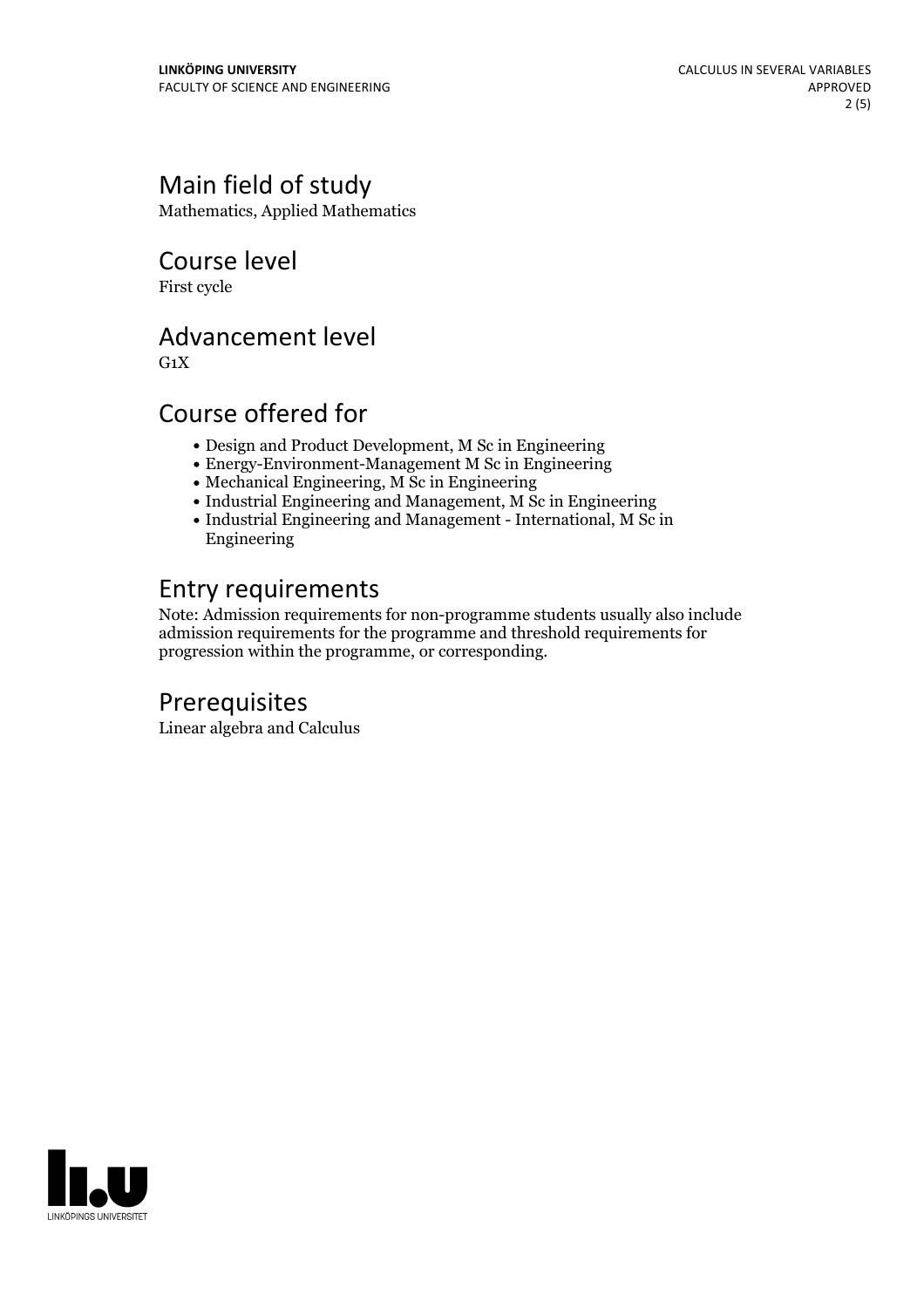## Intended learning outcomes

The course will give basic proficiency in several-variable calculus required for subsequent studies. After completing this course, students should be able to

- define and explain basic notions from topology and concepts as function, limit, continuity, partial derivative, extremal point, and multiple integral
- cite, explain and use central theorems such as differentiability implies existence of partial derivatives, the chain rule, Taylor's formula, the characterization of stationary points, the theorem on local maxima and minima, the implicit function theorem, and the theorem on change of variables in multiple integrals
- investigate limits, continuity, differentiability, and use the chain rule for transforming and solving partial differential equations
- explain the geometric significance of directional derivatives and gradients, and determine equations for tangent lines and tangent planes
- investigate local maxima and minima
- explain the behavior of an implicitly given function, for example by Taylor expansion and implicit differentiation
- calculate multiple integrals by means of iterated integration and using various changes of variables, notably linear, plane polar and spherical
- investigate convergence of improper multiple integrals and calculate their values
- verify that results and partial results are correct or reasonable

### Course content

The space  $R^n$ n. Fundamental notions from topology. Functions from  $R^nn$  to  $R^np$ . Function graphs, level curves and level surfaces. Limit and continuity. Partial derivatives. Differentiability and differential. The chain rule. Gradient, normal, tangent and tangent plane. Directional derivative. Taylor's formula. Local extrema. Implicitly defined functions and implicit differentiation. Multiple integrals. Iterated integration. Change of variables. Area, volume, mass and center of mass. Improper multiple integrals.

## Teaching and working methods

Lectures and lessons

#### Examination

TEN<sub>1</sub> Written examination 6 credits U, 3, 4, 5

Grades

Four-grade scale, LiU, U, 3, 4, 5

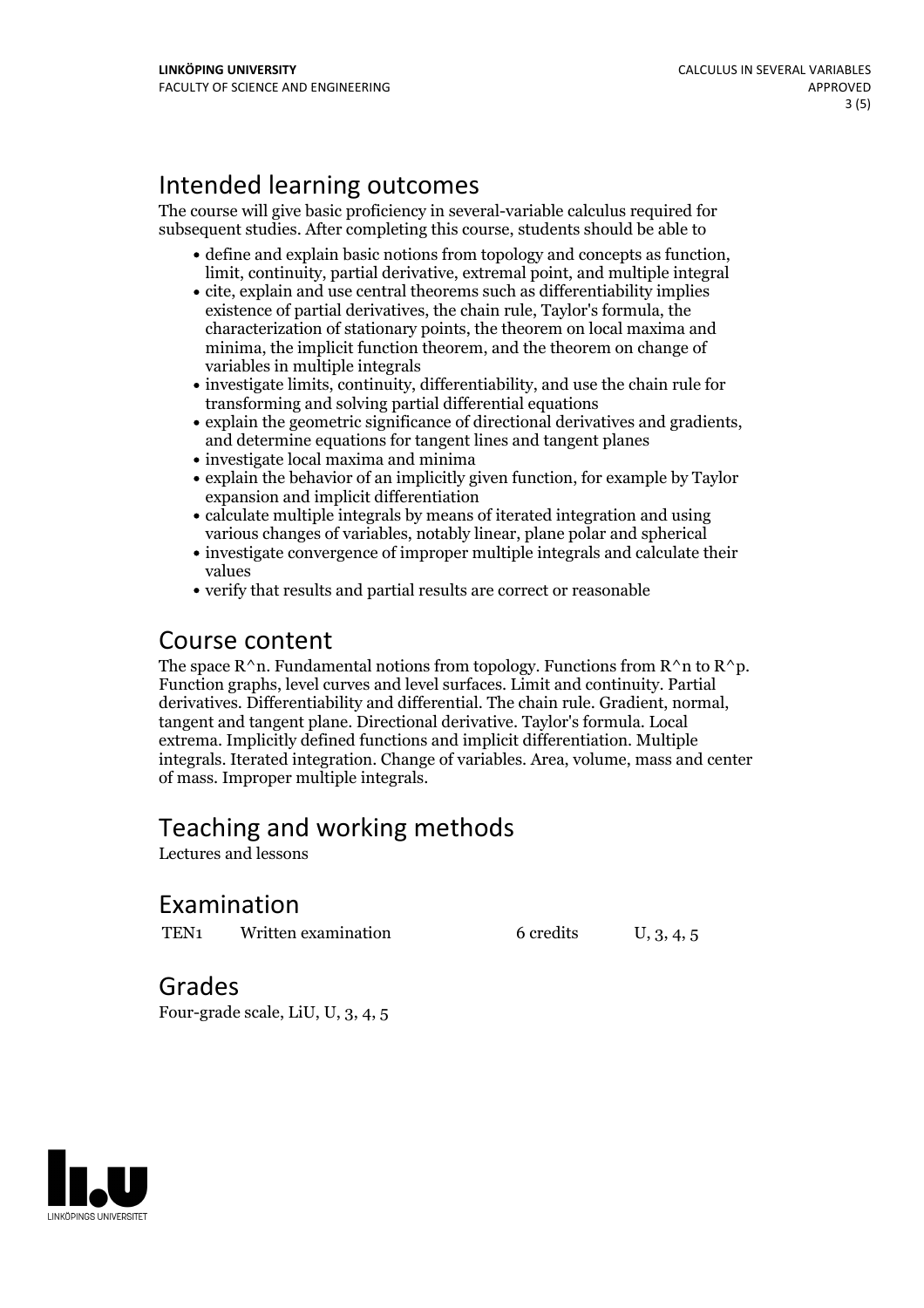#### Department

Matematiska institutionen

# Director of Studies or equivalent

Jesper Thorén

Examiner Göran Bergqvist (I,Ii) Hans Lundmark (DPU,EMM,M)

## Course website and other links

## Education components

Preliminary scheduled hours: 64 h Recommended self-study hours: 96 h

## Course literature

#### **Additional literature**

**Books**

Persson, A, Böiers, L-C, (2005) *Analys i flera variabler* Studentlitteratur, Lund

#### **Other**

*Problemsamling utgiven av matematiska institutionen*